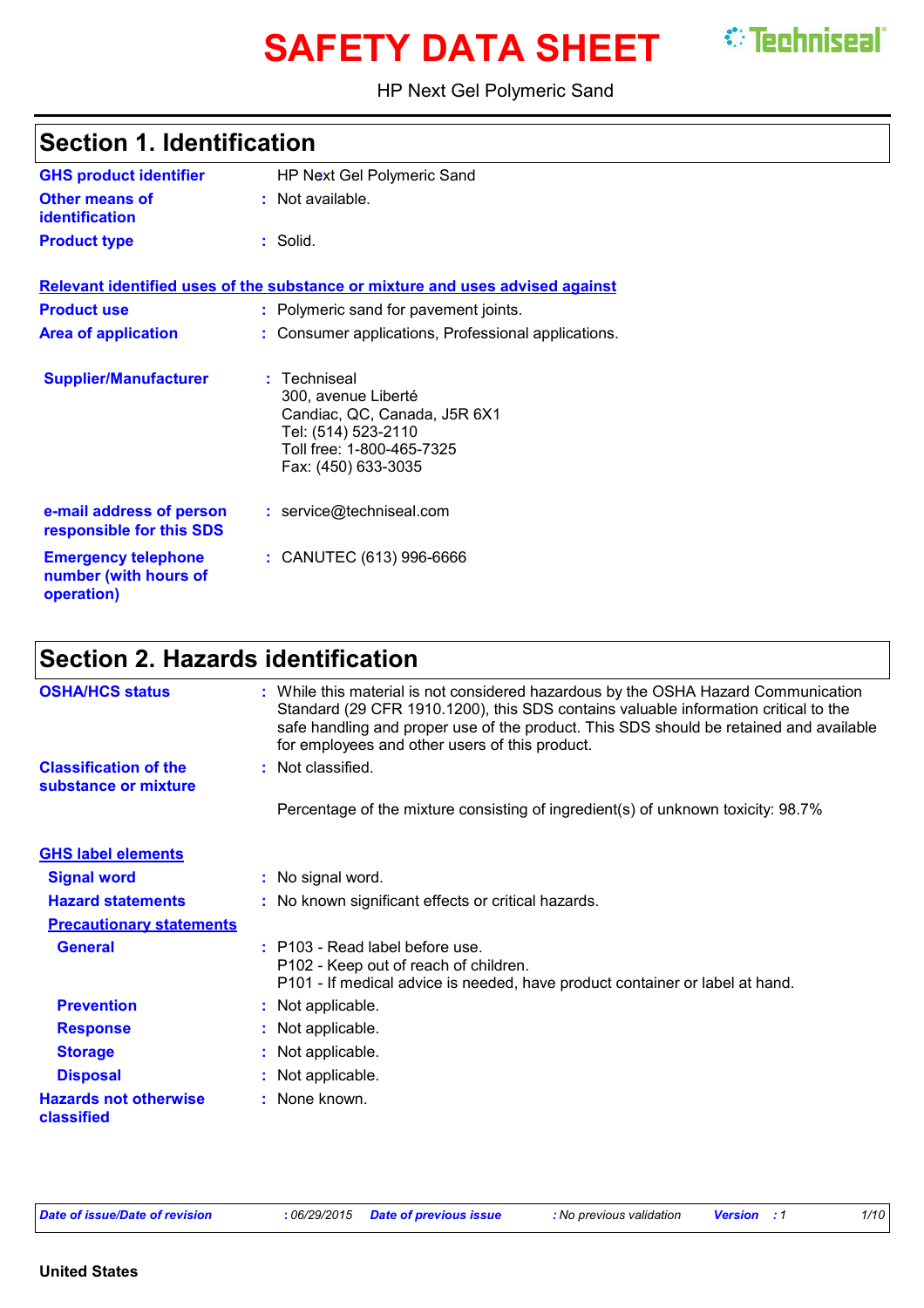### **Section 3. Composition/information on ingredients**

#### **Other means of identification :** Not available. **Substance/mixture :** Mixture

#### **CAS number/other identifiers**

| <b>CAS number</b> | : Not applicable. |  |
|-------------------|-------------------|--|
|-------------------|-------------------|--|

**Product code :** Not available.

| <b>Ingredient name</b>            | <b>Other names</b> | $\frac{9}{6}$ | <b>CAS number</b> |
|-----------------------------------|--------------------|---------------|-------------------|
| crystalline silica non-respirable |                    | ≥90           | 14808-60-7        |

Any concentration shown as a range is to protect confidentiality or is due to batch variation.

**There are no additional ingredients present which, within the current knowledge of the supplier and in the concentrations applicable, are classified as hazardous to health and hence require reporting in this section.**

### **Section 4. First aid measures**

#### **Description of necessary first aid measures**

| <b>Eye contact</b>  | : Immediately flush eyes with plenty of water, occasionally lifting the upper and lower<br>eyelids. Check for and remove any contact lenses. Get medical attention if irritation<br>occurs.                                                                                                                                                            |  |
|---------------------|--------------------------------------------------------------------------------------------------------------------------------------------------------------------------------------------------------------------------------------------------------------------------------------------------------------------------------------------------------|--|
| <b>Inhalation</b>   | : Remove victim to fresh air and keep at rest in a position comfortable for breathing. Get<br>medical attention if symptoms occur.                                                                                                                                                                                                                     |  |
| <b>Skin contact</b> | : Flush contaminated skin with plenty of water. Remove contaminated clothing and<br>shoes. Get medical attention if symptoms occur.                                                                                                                                                                                                                    |  |
| <b>Ingestion</b>    | : Wash out mouth with water. Remove victim to fresh air and keep at rest in a position<br>comfortable for breathing. If material has been swallowed and the exposed person is<br>conscious, give small quantities of water to drink. Do not induce vomiting unless<br>directed to do so by medical personnel. Get medical attention if symptoms occur. |  |

#### **Most important symptoms/effects, acute and delayed**

#### **Potential acute health effects**

| <b>Eye contact</b>           | : No known significant effects or critical hazards. |
|------------------------------|-----------------------------------------------------|
| <b>Inhalation</b>            | : No known significant effects or critical hazards. |
| <b>Skin contact</b>          | : No known significant effects or critical hazards. |
| <b>Ingestion</b>             | : No known significant effects or critical hazards. |
| Over-exposure signs/symptoms |                                                     |
| <b>Eye contact</b>           | : No specific data.                                 |
| <b>Inhalation</b>            | : No specific data.                                 |
| <b>Skin contact</b>          | : No specific data.                                 |
|                              |                                                     |

| <b>Ingestion</b> | : No specific data. |
|------------------|---------------------|
|------------------|---------------------|

| Indication of immediate medical attention and special treatment needed, if necessary |  |
|--------------------------------------------------------------------------------------|--|
|                                                                                      |  |

| <b>Notes to physician</b>         | : Treat symptomatically. Contact poison treatment specialist immediately if large<br>quantities have been ingested or inhaled. |
|-----------------------------------|--------------------------------------------------------------------------------------------------------------------------------|
| <b>Specific treatments</b>        | : No specific treatment.                                                                                                       |
| <b>Protection of first-aiders</b> | No action shall be taken involving any personal risk or without suitable training.                                             |

#### **See toxicological information (Section 11)**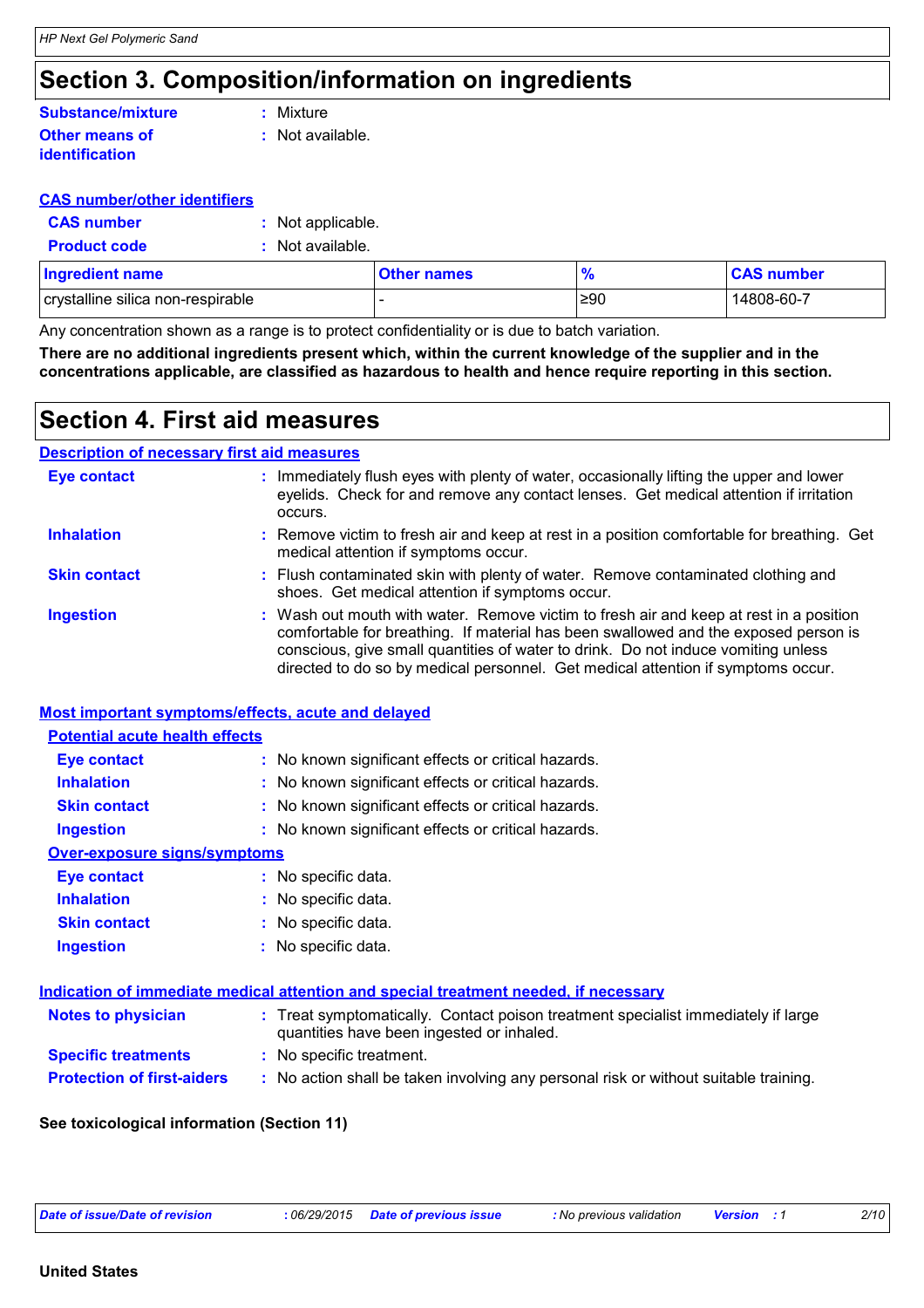### **Section 5. Fire-fighting measures**

| <b>Extinguishing media</b>                               |                                                                                                                                                                                                     |
|----------------------------------------------------------|-----------------------------------------------------------------------------------------------------------------------------------------------------------------------------------------------------|
| <b>Suitable extinguishing</b><br>media                   | : Use an extinguishing agent suitable for the surrounding fire.                                                                                                                                     |
| <b>Unsuitable extinguishing</b><br>media                 | $:$ None known.                                                                                                                                                                                     |
| <b>Specific hazards arising</b><br>from the chemical     | : No specific fire or explosion hazard.                                                                                                                                                             |
| <b>Hazardous thermal</b><br>decomposition products       | Decomposition products may include the following materials:<br>carbon dioxide<br>carbon monoxide<br>metal oxide/oxides                                                                              |
| <b>Special protective actions</b><br>for fire-fighters   | : Promptly isolate the scene by removing all persons from the vicinity of the incident if<br>there is a fire. No action shall be taken involving any personal risk or without suitable<br>training. |
| <b>Special protective</b><br>equipment for fire-fighters | Fire-fighters should wear appropriate protective equipment and self-contained breathing<br>apparatus (SCBA) with a full face-piece operated in positive pressure mode.                              |

### **Section 6. Accidental release measures**

|                                                              | Personal precautions, protective equipment and emergency procedures                                                                                                                                                                                                                                                                              |
|--------------------------------------------------------------|--------------------------------------------------------------------------------------------------------------------------------------------------------------------------------------------------------------------------------------------------------------------------------------------------------------------------------------------------|
| For non-emergency<br>personnel                               | : No action shall be taken involving any personal risk or without suitable training.<br>Evacuate surrounding areas. Keep unnecessary and unprotected personnel from<br>entering. Do not touch or walk through spilled material. Put on appropriate personal<br>protective equipment.                                                             |
|                                                              | For emergency responders : If specialised clothing is required to deal with the spillage, take note of any information<br>in Section 8 on suitable and unsuitable materials. See also the information in "For non-<br>emergency personnel".                                                                                                      |
| <b>Environmental precautions</b>                             | : Avoid dispersal of spilled material and runoff and contact with soil, waterways, drains<br>and sewers. Inform the relevant authorities if the product has caused environmental<br>pollution (sewers, waterways, soil or air).                                                                                                                  |
| <b>Methods and materials for containment and cleaning up</b> |                                                                                                                                                                                                                                                                                                                                                  |
| <b>Small spill</b>                                           | : Move containers from spill area. Vacuum or sweep up material and place in a<br>designated, labeled waste container. Dispose of via a licensed waste disposal<br>contractor.                                                                                                                                                                    |
| Large spill                                                  | : Move containers from spill area. Prevent entry into sewers, water courses, basements<br>or confined areas. Vacuum or sweep up material and place in a designated, labeled<br>waste container. Dispose of via a licensed waste disposal contractor. Note: see<br>Section 1 for emergency contact information and Section 13 for waste disposal. |

## **Section 7. Handling and storage**

| <b>Precautions for safe handling</b>             |                                                                                                                                                                                                                                                                                                                                                               |
|--------------------------------------------------|---------------------------------------------------------------------------------------------------------------------------------------------------------------------------------------------------------------------------------------------------------------------------------------------------------------------------------------------------------------|
| <b>Protective measures</b>                       | : Put on appropriate personal protective equipment (see Section 8).                                                                                                                                                                                                                                                                                           |
| <b>Advice on general</b><br>occupational hygiene | : Eating, drinking and smoking should be prohibited in areas where this material is<br>handled, stored and processed. Workers should wash hands and face before eating,<br>drinking and smoking. Remove contaminated clothing and protective equipment before<br>entering eating areas. See also Section 8 for additional information on hygiene<br>measures. |

| Date of issue/Date of revision | 06/29/2015 | Date of previous issue | : No previous validation | <b>Version</b> | 3/10 |
|--------------------------------|------------|------------------------|--------------------------|----------------|------|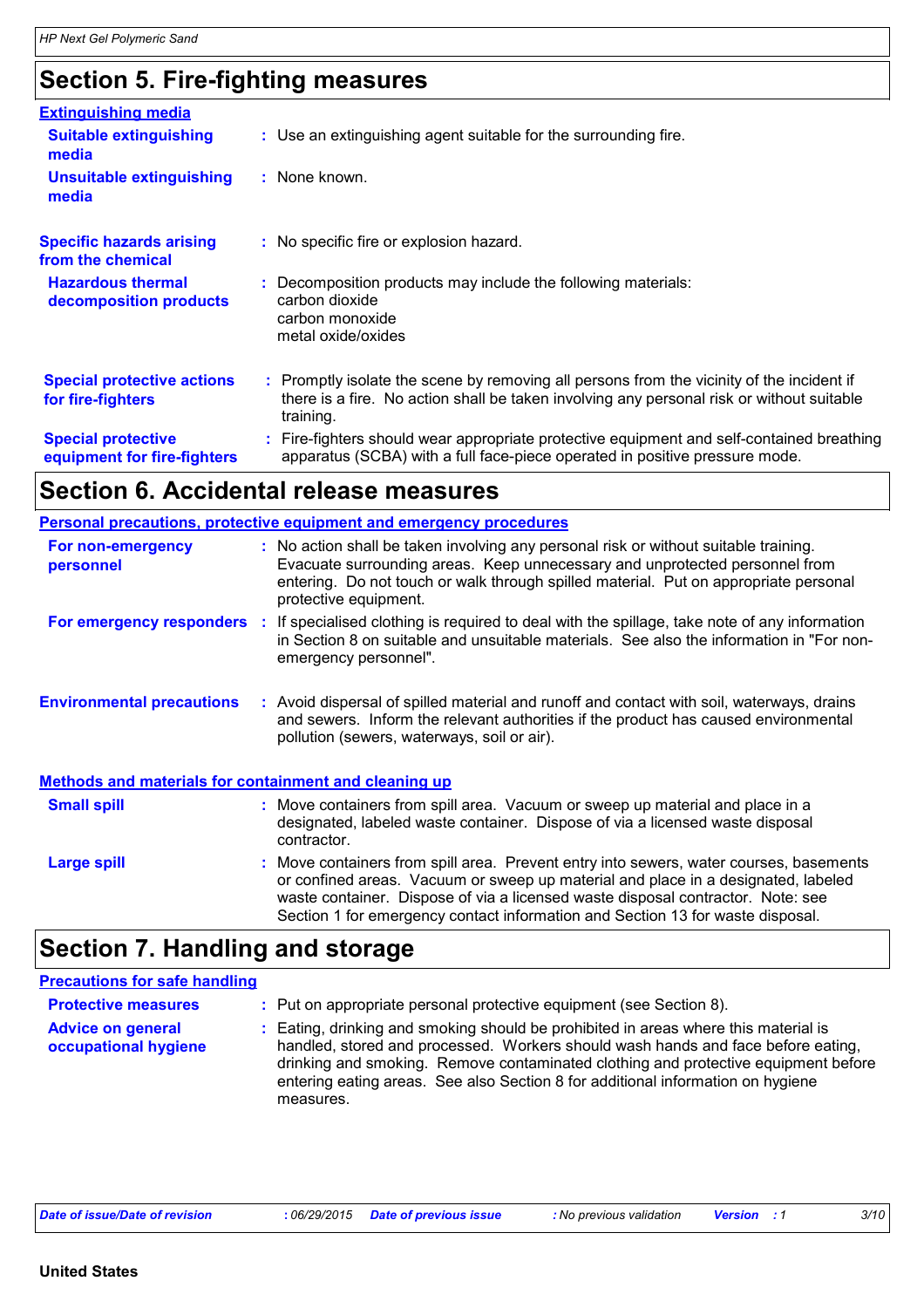### **Section 7. Handling and storage**

#### **Conditions for safe storage, including any incompatibilities**

Store in accordance with local regulations. Store in original container protected from **:** direct sunlight in a dry, cool and well-ventilated area, away from incompatible materials (see Section 10) and food and drink. Keep container tightly closed and sealed until ready for use. Containers that have been opened must be carefully resealed and kept upright to prevent leakage. Do not store in unlabeled containers. Use appropriate containment to avoid environmental contamination.

### **Section 8. Exposure controls/personal protection**

#### **Control parameters**

#### **Occupational exposure limits**

| <b>Ingredient name</b>        | <b>Exposure limits</b>                                  |
|-------------------------------|---------------------------------------------------------|
| crystalline silica respirable | OSHA PEL Z3 (United States, 2/2013).                    |
|                               | TWA: 250 MPPCF / (%SiO2+5) 8 hours.                     |
|                               | Form: Respirable                                        |
|                               | TWA: 10 MG/M3 / (%SiO2+2) 8 hours. Form:                |
|                               | Respirable                                              |
|                               | OSHA PEL 1989 (United States, 3/1989).                  |
|                               | TWA: 0.1 mg/m <sup>3</sup> , (as quartz) 8 hours. Form: |
|                               | Respirable dust                                         |
|                               | <b>ACGIH TLV (United States, 4/2014).</b>               |
|                               | TWA: 0.025 mg/m <sup>3</sup> 8 hours. Form:             |
|                               | Respirable fraction                                     |
|                               | NIOSH REL (United States, 10/2013).                     |
|                               | TWA: 0.05 mg/m <sup>3</sup> 10 hours. Form: respirable  |
|                               | Idust                                                   |

| <b>Appropriate engineering</b> | : Good general ventilation should be sufficient to control worker exposure to airborne |
|--------------------------------|----------------------------------------------------------------------------------------|
| controls                       | contaminants.                                                                          |
|                                |                                                                                        |

**Environmental exposure controls**

**:** Emissions from ventilation or work process equipment should be checked to ensure they comply with the requirements of environmental protection legislation. In some cases, fume scrubbers, filters or engineering modifications to the process equipment will be necessary to reduce emissions to acceptable levels.

| <b>Individual protection measures</b> |                                                                                                                                                                                                                                                                                                                                                                                                   |
|---------------------------------------|---------------------------------------------------------------------------------------------------------------------------------------------------------------------------------------------------------------------------------------------------------------------------------------------------------------------------------------------------------------------------------------------------|
| <b>Hygiene measures</b>               | : Wash hands, forearms and face thoroughly after handling chemical products, before<br>eating, smoking and using the lavatory and at the end of the working period.<br>Appropriate techniques should be used to remove potentially contaminated clothing.<br>Wash contaminated clothing before reusing. Ensure that eyewash stations and safety<br>showers are close to the workstation location. |
| <b>Eye/face protection</b>            | : Safety eyewear complying with an approved standard should be used when a risk<br>assessment indicates this is necessary to avoid exposure to liquid splashes, mists,<br>gases or dusts. If contact is possible, the following protection should be worn, unless<br>the assessment indicates a higher degree of protection: safety glasses with side-<br>shields.                                |
| <b>Skin protection</b>                |                                                                                                                                                                                                                                                                                                                                                                                                   |
| <b>Hand protection</b>                | : Chemical-resistant, impervious gloves complying with an approved standard should be<br>worn at all times when handling chemical products if a risk assessment indicates this is<br>necessary.                                                                                                                                                                                                   |
| <b>Body protection</b>                | : Personal protective equipment for the body should be selected based on the task being<br>performed and the risks involved and should be approved by a specialist before<br>handling this product.                                                                                                                                                                                               |
| <b>Other skin protection</b>          | : Appropriate footwear and any additional skin protection measures should be selected<br>based on the task being performed and the risks involved and should be approved by a<br>specialist before handling this product.                                                                                                                                                                         |
| <b>Date of issue/Date of revision</b> | :06/29/2015<br><b>Date of previous issue</b><br>: No previous validation<br>4/10<br><b>Version</b> : 1                                                                                                                                                                                                                                                                                            |

**United States**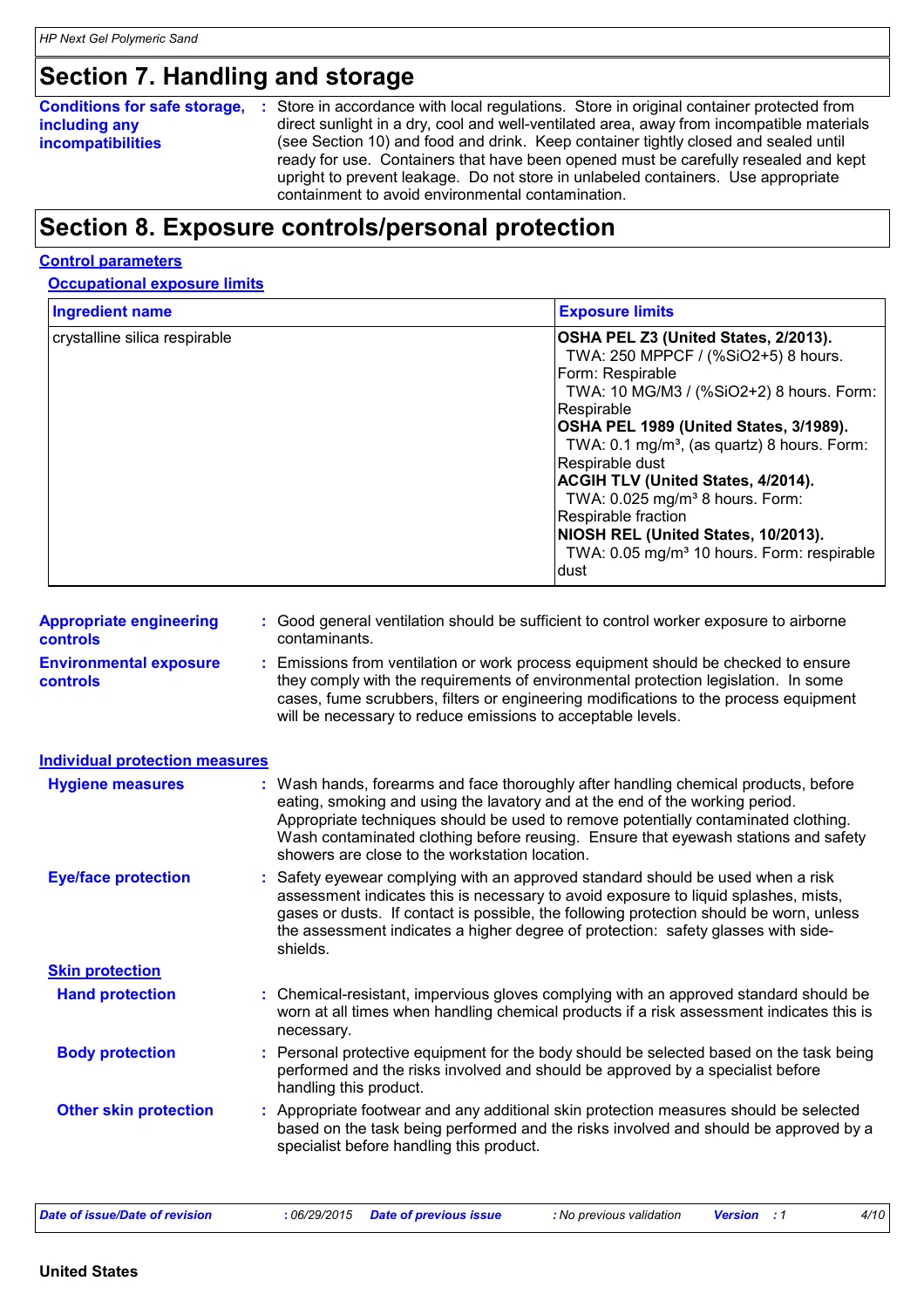### **Section 8. Exposure controls/personal protection**

| <b>Respiratory protection</b> |
|-------------------------------|
|-------------------------------|

**Respiratory protection** : Use a properly fitted, particulate filter respirator complying with an approved standard if a risk assessment indicates this is necessary. Respirator selection must be based on known or anticipated exposure levels, the hazards of the product and the safe working limits of the selected respirator.

### **Section 9. Physical and chemical properties**

| <b>Appearance</b>                                 |    |                          |
|---------------------------------------------------|----|--------------------------|
| <b>Physical state</b>                             | t. | Solid. [Granular solid.] |
| <b>Color</b>                                      | t  | Sand.                    |
| Odor                                              | t  | Not available.           |
| <b>Odor threshold</b>                             |    | Not available.           |
| рH                                                | t  | 11 [Conc. (% w/w): 10%]  |
| <b>Melting point</b>                              |    | Not available.           |
| <b>Boiling point</b>                              |    | Not available.           |
| <b>Flash point</b>                                |    | Not available.           |
| <b>Evaporation rate</b>                           |    | Not available.           |
| <b>Flammability (solid, gas)</b>                  | t  | Not available.           |
| Lower and upper explosive<br>(flammable) limits   | t. | Not available.           |
| <b>Vapor pressure</b>                             | t  | Not available.           |
| <b>Vapor density</b>                              |    | Not available.           |
| <b>Relative density</b>                           | t  | Not available.           |
| <b>Solubility</b>                                 |    | Not available.           |
| <b>Solubility in water</b>                        | ÷  | Not available.           |
| <b>Partition coefficient: n-</b><br>octanol/water |    | Not available.           |
| <b>Auto-ignition temperature</b>                  | ÷  | Not available.           |
| <b>Decomposition temperature</b>                  | t. | Not available.           |
| <b>SADT</b>                                       |    | Not available.           |
| <b>Viscosity</b>                                  |    | Not available.           |
| <b>Density</b>                                    |    | 2.6 to 3.1 $g/cm^{3}$    |
| <b>Physical/chemical</b>                          | ÷  | Particule size :> 10 um  |
| properties comments                               |    |                          |

### **Section 10. Stability and reactivity**

| <b>Reactivity</b>                                   | : No specific test data related to reactivity available for this product or its ingredients.                        |
|-----------------------------------------------------|---------------------------------------------------------------------------------------------------------------------|
| <b>Chemical stability</b>                           | : The product is stable.                                                                                            |
| <b>Possibility of hazardous</b><br><b>reactions</b> | : Under normal conditions of storage and use, hazardous reactions will not occur.                                   |
|                                                     | Under normal conditions of storage and use, hazardous polymerization will not occur.                                |
| <b>Conditions to avoid</b>                          | : Avoid contact with water and moisture until use.                                                                  |
| <b>Incompatible materials</b>                       | : Reactive or incompatible with the following materials: oxidizing materials and acids.<br>Ammonium salt. Aluminum. |
| <b>Hazardous decomposition</b><br>products          | : Under normal conditions of storage and use, hazardous decomposition products should<br>not be produced.           |
| Date of issue/Date of revision                      | 5/10<br>:06/29/2015<br><b>Date of previous issue</b><br>: No previous validation<br><b>Version</b> : 1              |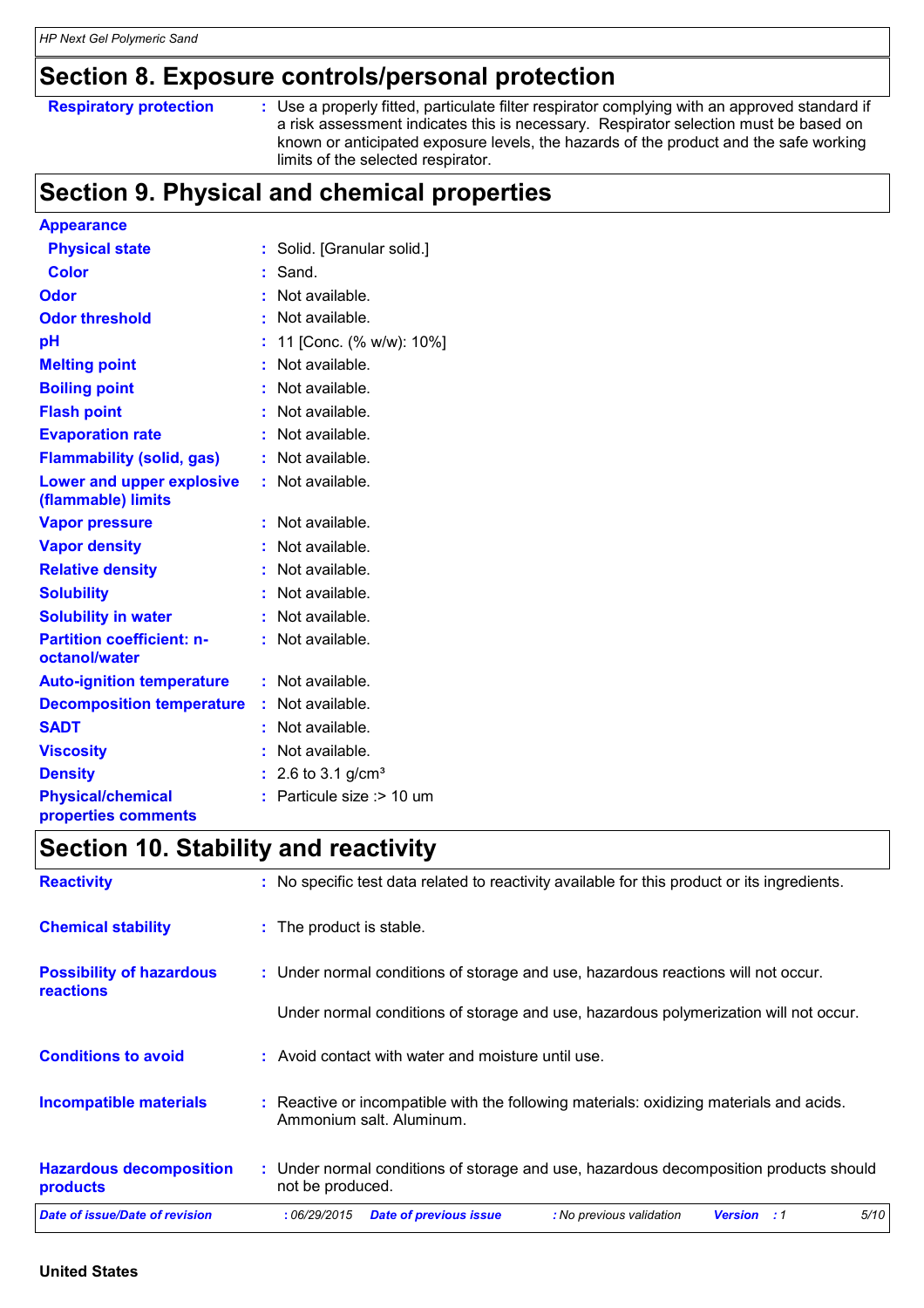### **Section 11. Toxicological information**

**Information on toxicological effects**

#### **Acute toxicity**

Not available.

| <b>Conclusion/Summary</b>   | : The respirable fraction of crystalline silica is less than 1%. This product is not classified<br>according to EU legislation. |
|-----------------------------|---------------------------------------------------------------------------------------------------------------------------------|
| <b>Irritation/Corrosion</b> |                                                                                                                                 |
| Not available.              |                                                                                                                                 |
| <b>Sensitization</b>        |                                                                                                                                 |

**Sensitization** Not available.

#### **Mutagenicity**

**Conclusion/Summary :** Not available.

**Carcinogenicity**

**Conclusion/Summary :** The respirable fraction of crystalline silica is less than 1%. Not classifiable as a human carcinogen.

#### **Classification**

| <b>Product/ingredient name</b> | <b>OSHA</b> | <b>IARC</b> | <b>NTP</b>                       |
|--------------------------------|-------------|-------------|----------------------------------|
| crystalline silica respirable  |             |             | IKnown to be a human carcinogen. |

#### **Reproductive toxicity**

**Conclusion/Summary :** Not available.

#### **Teratogenicity**

**Conclusion/Summary :** Not available.

#### **Specific target organ toxicity (single exposure)**

Not available.

#### **Specific target organ toxicity (repeated exposure)**

Not available.

#### **Aspiration hazard**

Not available.

| <b>Information on the likely</b><br>routes of exposure | : Not available.                                    |
|--------------------------------------------------------|-----------------------------------------------------|
| <b>Potential acute health effects</b>                  |                                                     |
| <b>Eye contact</b>                                     | : No known significant effects or critical hazards. |
| <b>Inhalation</b>                                      | : No known significant effects or critical hazards. |
| <b>Skin contact</b>                                    | : No known significant effects or critical hazards. |
| <b>Ingestion</b>                                       | : No known significant effects or critical hazards. |

| Symptoms related to the physical, chemical and toxicological characteristics_ |  |
|-------------------------------------------------------------------------------|--|

| <b>Eye contact</b>  | : No specific data. |
|---------------------|---------------------|
| <b>Inhalation</b>   | : No specific data. |
| <b>Skin contact</b> | : No specific data. |
| <b>Ingestion</b>    | : No specific data. |

| Delayed and immediate effects and also chronic effects from short and long term exposure |                  |                        |                          |                    |      |
|------------------------------------------------------------------------------------------|------------------|------------------------|--------------------------|--------------------|------|
| <b>Short term exposure</b>                                                               |                  |                        |                          |                    |      |
| <b>Potential immediate</b><br><b>effects</b>                                             | : Not available. |                        |                          |                    |      |
| Date of issue/Date of revision                                                           | :06/29/2015      | Date of previous issue | : No previous validation | <b>Version</b> : 1 | 6/10 |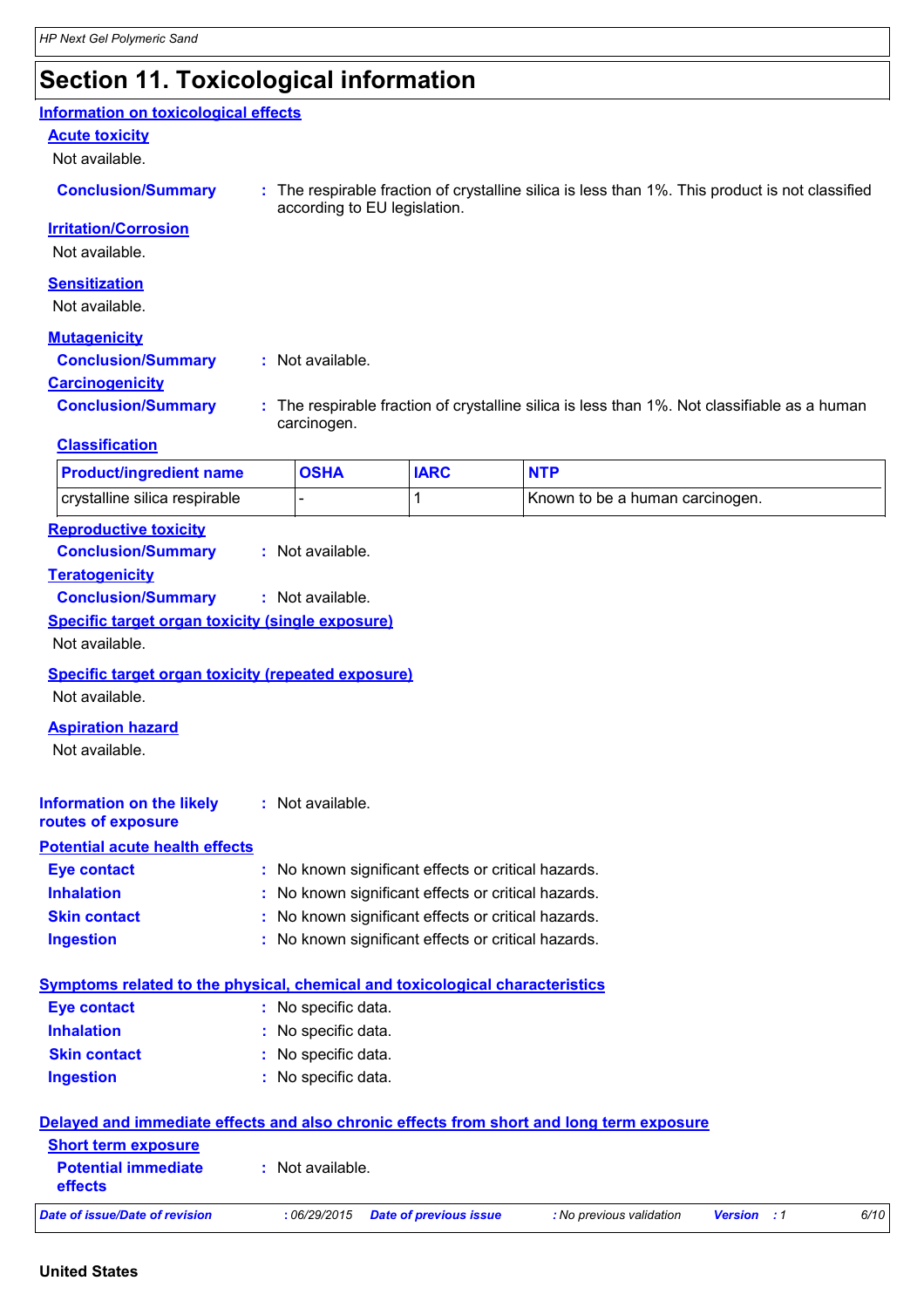## **Section 11. Toxicological information**

| <b>Potential delayed effects</b><br>: Not available. |  |
|------------------------------------------------------|--|
|                                                      |  |
| $:$ Not available.                                   |  |
| <b>Potential delayed effects : Not available.</b>    |  |
| <b>Potential chronic health effects</b>              |  |
|                                                      |  |
| : No known significant effects or critical hazards.  |  |
| : No known significant effects or critical hazards.  |  |
|                                                      |  |
| : No known significant effects or critical hazards.  |  |
| : No known significant effects or critical hazards.  |  |
| : No known significant effects or critical hazards.  |  |
|                                                      |  |

### **Numerical measures of toxicity**

**Acute toxicity estimates**

Not available.

### **Section 12. Ecological information**

#### **Toxicity**

Not available.

#### **Persistence and degradability**

Not available.

#### **Bioaccumulative potential**

Not available.

### **Mobility in soil**

**Soil/water partition coefficient (KOC) :** Not available.

**Other adverse effects** : No known significant effects or critical hazards.

### **Section 13. Disposal considerations**

| <b>Disposal methods</b> | : The generation of waste should be avoided or minimized wherever possible. Disposal<br>of this product, solutions and any by-products should at all times comply with the<br>requirements of environmental protection and waste disposal legislation and any<br>regional local authority requirements. Dispose of surplus and non-recyclable products<br>via a licensed waste disposal contractor. Waste should not be disposed of untreated to<br>the sewer unless fully compliant with the requirements of all authorities with jurisdiction.<br>Waste packaging should be recycled. Incineration or landfill should only be considered<br>when recycling is not feasible. This material and its container must be disposed of in a<br>safe way. Empty containers or liners may retain some product residues. Avoid<br>dispersal of spilled material and runoff and contact with soil, waterways, drains and<br>sewers. |
|-------------------------|----------------------------------------------------------------------------------------------------------------------------------------------------------------------------------------------------------------------------------------------------------------------------------------------------------------------------------------------------------------------------------------------------------------------------------------------------------------------------------------------------------------------------------------------------------------------------------------------------------------------------------------------------------------------------------------------------------------------------------------------------------------------------------------------------------------------------------------------------------------------------------------------------------------------------|
|                         |                                                                                                                                                                                                                                                                                                                                                                                                                                                                                                                                                                                                                                                                                                                                                                                                                                                                                                                            |

| Date of issue/Date of revision | : 06/29/2015 Date of previous issue | : No previous validation | <b>Version</b> : 1 | 7/10 |
|--------------------------------|-------------------------------------|--------------------------|--------------------|------|
|--------------------------------|-------------------------------------|--------------------------|--------------------|------|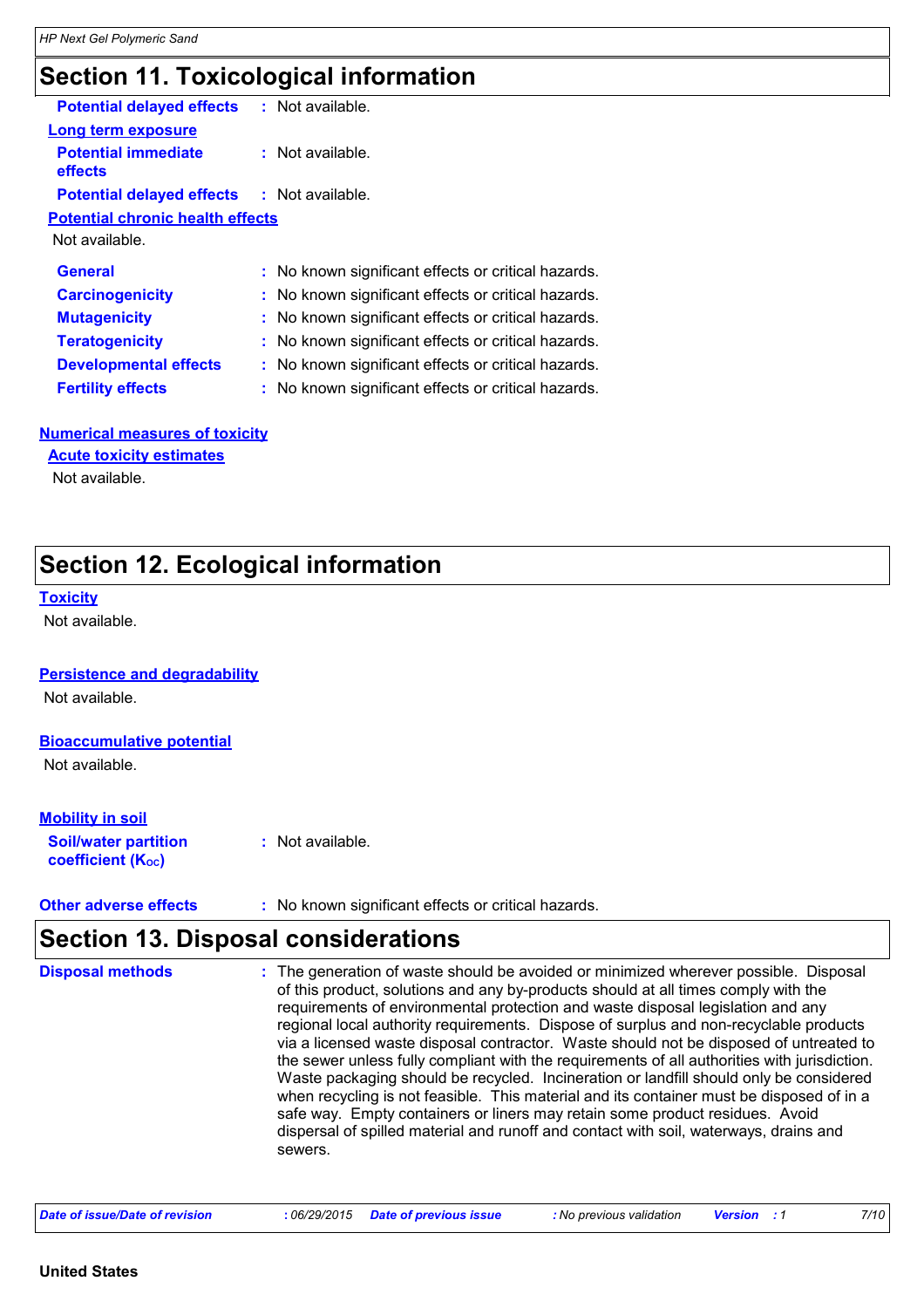### **Section 14. Transport information**

|                                      | <b>DOT Classification</b> | <b>IMDG</b>              | <b>IATA</b>              |
|--------------------------------------|---------------------------|--------------------------|--------------------------|
| <b>UN number</b>                     | Not regulated.            | Not regulated.           | Not regulated.           |
| <b>UN proper</b><br>shipping name    |                           |                          | $\qquad \qquad$          |
| <b>Transport</b><br>hazard class(es) |                           |                          | $\overline{\phantom{0}}$ |
| <b>Packing group</b>                 | $\overline{\phantom{a}}$  | $\overline{\phantom{a}}$ | $\overline{\phantom{a}}$ |
| <b>Environmental</b><br>hazards      | No.                       | No.                      | No.                      |
| <b>Additional</b><br>information     |                           |                          |                          |

**Special precautions for user Transport within user's premises:** always transport in closed containers that are **:** upright and secure. Ensure that persons transporting the product know what to do in the event of an accident or spillage.

**Transport in bulk according :** Not available. **to Annex II of MARPOL 73/78 and the IBC Code**

### **Section 15. Regulatory information**

| <b>U.S. Federal regulations</b>                                                   | : TSCA 8(a) PAIR: p-[(diiodomethyl)sulphonyl]toluene                      |                          |                    |      |
|-----------------------------------------------------------------------------------|---------------------------------------------------------------------------|--------------------------|--------------------|------|
|                                                                                   | United States inventory (TSCA 8b): All components are listed or exempted. |                          |                    |      |
| <b>Clean Air Act Section 112</b><br>(b) Hazardous Air<br><b>Pollutants (HAPs)</b> | : Not listed                                                              |                          |                    |      |
| <b>Clean Air Act Section 602</b><br><b>Class I Substances</b>                     | : Not listed                                                              |                          |                    |      |
| <b>Clean Air Act Section 602</b><br><b>Class II Substances</b>                    | : Not listed                                                              |                          |                    |      |
| <b>DEA List I Chemicals</b><br>(Precursor Chemicals)                              | : Not listed                                                              |                          |                    |      |
| <b>DEA List II Chemicals</b><br><b>(Essential Chemicals)</b>                      | : Not listed                                                              |                          |                    |      |
| <b>SARA 302/304</b>                                                               |                                                                           |                          |                    |      |
| <b>Composition/information on ingredients</b>                                     |                                                                           |                          |                    |      |
| No products were found.                                                           |                                                                           |                          |                    |      |
| <b>SARA 304 RQ</b>                                                                | : Not applicable.                                                         |                          |                    |      |
| <b>SARA 311/312</b>                                                               |                                                                           |                          |                    |      |
| <b>Classification</b>                                                             | : Not applicable.                                                         |                          |                    |      |
| <b>Composition/information on ingredients</b>                                     |                                                                           |                          |                    |      |
| No products were found.                                                           |                                                                           |                          |                    |      |
| <b>SARA 313</b>                                                                   |                                                                           |                          |                    |      |
| Not applicable.                                                                   |                                                                           |                          |                    |      |
| <b>Date of issue/Date of revision</b>                                             | :06/29/2015<br><b>Date of previous issue</b>                              | : No previous validation | <b>Version</b> : 1 | 8/10 |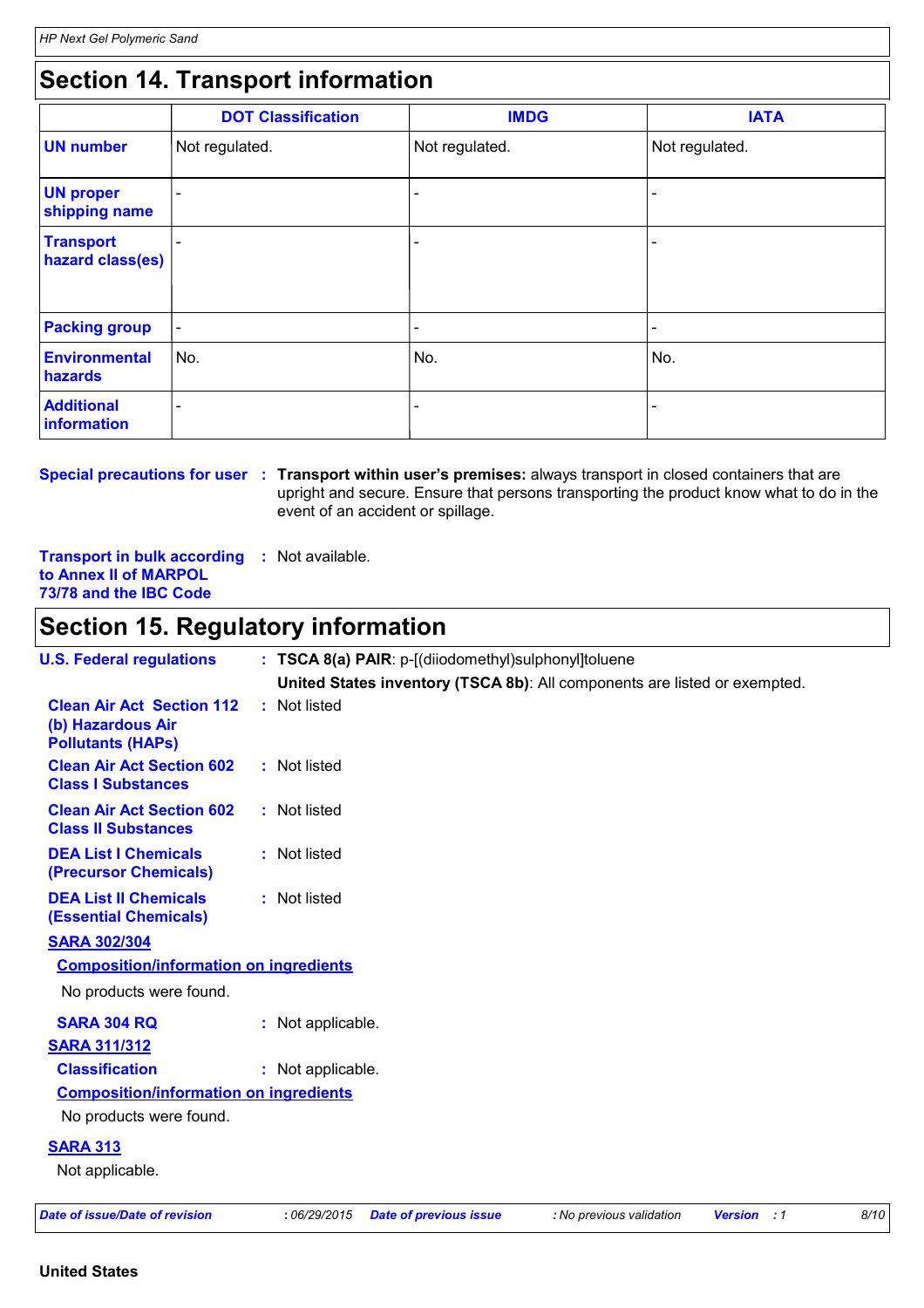| <b>Section 15. Regulatory information</b>     |                                                                            |  |  |  |
|-----------------------------------------------|----------------------------------------------------------------------------|--|--|--|
| <b>State regulations</b>                      |                                                                            |  |  |  |
| <b>Massachusetts</b>                          | : The following components are listed: SILICA, CRYSTALLINE, QUARTZ         |  |  |  |
| <b>New York</b>                               | : None of the components are listed.                                       |  |  |  |
| <b>New Jersey</b>                             | : The following components are listed: SILICA, QUARTZ; QUARTZ (SiO2)       |  |  |  |
| <b>Pennsylvania</b>                           | : The following components are listed: QUARTZ (SIO2)                       |  |  |  |
| <b>California Prop. 65</b>                    |                                                                            |  |  |  |
| None of the components are listed.            |                                                                            |  |  |  |
|                                               | <b>Chemical Weapon Convention List Schedules I, II &amp; III Chemicals</b> |  |  |  |
| Not listed.                                   |                                                                            |  |  |  |
| <b>Montreal Protocol (Annexes A, B, C, E)</b> |                                                                            |  |  |  |
| Not listed.                                   |                                                                            |  |  |  |
|                                               | <b>Stockholm Convention on Persistent Organic Pollutants</b>               |  |  |  |
| Not listed.                                   |                                                                            |  |  |  |
|                                               |                                                                            |  |  |  |
|                                               | <b>Rotterdam Convention on Prior Inform Consent (PIC)</b>                  |  |  |  |
| Not listed.                                   |                                                                            |  |  |  |
|                                               | <b>UNECE Aarhus Protocol on POPs and Heavy Metals</b>                      |  |  |  |

Not listed.

### **Section 16. Other information**

**Hazardous Material Information System (U.S.A.)**



**Caution: HMIS® ratings are based on a 0-4 rating scale, with 0 representing minimal hazards or risks, and 4 representing significant hazards or risks Although HMIS® ratings are not required on SDSs under 29 CFR 1910. 1200, the preparer may choose to provide them. HMIS® ratings are to be used with a fully implemented HMIS® program. HMIS® is a registered mark of the National Paint & Coatings Association (NPCA). HMIS® materials may be purchased exclusively from J. J. Keller (800) 327-6868.**

**The customer is responsible for determining the PPE code for this material.**

**National Fire Protection Association (U.S.A.)**



**Reprinted with permission from NFPA 704-2001, Identification of the Hazards of Materials for Emergency Response Copyright ©1997, National Fire Protection Association, Quincy, MA 02269. This reprinted material is not the complete and official position of the National Fire Protection Association, on the referenced subject which is represented only by the standard in its entirety.**

**Copyright ©2001, National Fire Protection Association, Quincy, MA 02269. This warning system is intended to be interpreted and applied only by properly trained individuals to identify fire, health and reactivity hazards of chemicals. The user is referred to certain limited number of chemicals with recommended classifications in NFPA 49 and NFPA 325, which would be used as a guideline only. Whether the chemicals are classified by NFPA or not, anyone using the 704 systems to classify chemicals does so at their own risk.**

**Procedure used to derive the classification**

| Date of issue/Date of revision | : 06/29/2015 Date of previous issue | : No previous validation | <b>Version</b> | 9/10 |
|--------------------------------|-------------------------------------|--------------------------|----------------|------|
|--------------------------------|-------------------------------------|--------------------------|----------------|------|